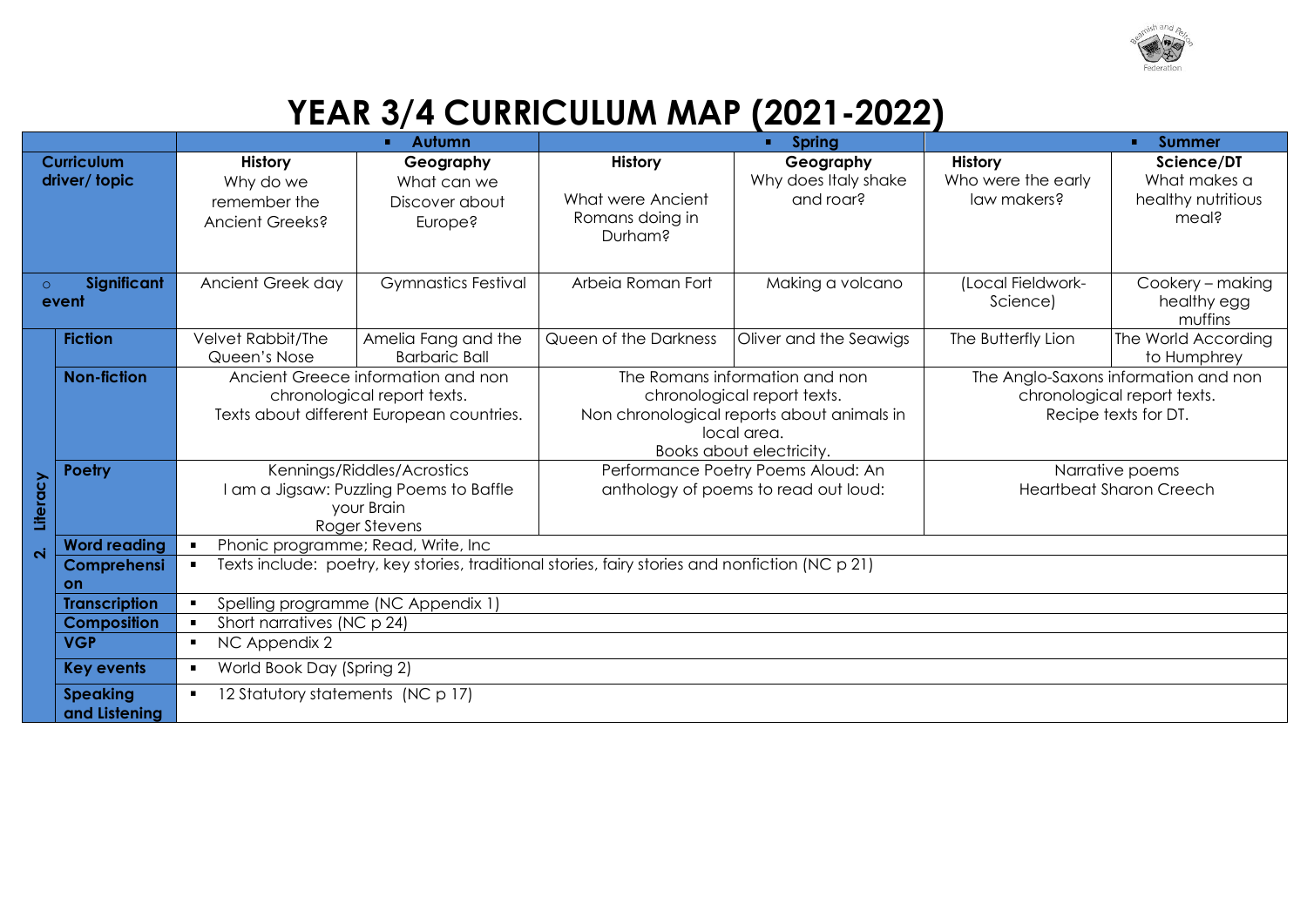

| Maths     | <b>Topic</b>               | Number: Place Value, counting in<br>6,7,9,25, and 1000, including negative<br>numbers<br>Number: addition and subtraction Th, H,T,O,<br>estimate and use inverse operations,<br>problems<br>Measurement and Length: Perimeter,<br>conversions<br>Number: Multiplication and Division, facts up<br>to 12x12,<br>Consolidation |                                                                                                                     | Number: Multiplication and Division -2 and 3 digit<br>by 1 digit<br>Measurement: Area, rectangles<br>Number: Fractions, hundredths, + and - with<br>same denominator<br>Number: Decimals, fraction equivalents<br>Consolidation |                                                                                                                                                                                                                                                   | Number: decimals, rounding to one decimal<br>place, compare to 2 decimal places<br>Measurement: Money<br>Measurement: Time, 12 and 24 hour<br>analogue and digital, problems including<br>conversions<br>Statistics, bar charts and time graphs<br>Geometry: Properties of Shape, lines of<br>symmetry, identify 3D shapes from 2D<br>representations, acute and obtuse angles<br>Geometry: Position and Direction, co-<br>ordinates<br>Consolidation |                                                                                                                                                                                                              |  |
|-----------|----------------------------|------------------------------------------------------------------------------------------------------------------------------------------------------------------------------------------------------------------------------------------------------------------------------------------------------------------------------|---------------------------------------------------------------------------------------------------------------------|---------------------------------------------------------------------------------------------------------------------------------------------------------------------------------------------------------------------------------|---------------------------------------------------------------------------------------------------------------------------------------------------------------------------------------------------------------------------------------------------|-------------------------------------------------------------------------------------------------------------------------------------------------------------------------------------------------------------------------------------------------------------------------------------------------------------------------------------------------------------------------------------------------------------------------------------------------------|--------------------------------------------------------------------------------------------------------------------------------------------------------------------------------------------------------------|--|
| ကဲ        | <b>Key events</b>          | STEM week (Spring 2)                                                                                                                                                                                                                                                                                                         |                                                                                                                     |                                                                                                                                                                                                                                 |                                                                                                                                                                                                                                                   |                                                                                                                                                                                                                                                                                                                                                                                                                                                       |                                                                                                                                                                                                              |  |
| Science   | <b>Topic</b>               | Sound                                                                                                                                                                                                                                                                                                                        | <b>States of Matter</b>                                                                                             | <b>Electricity</b>                                                                                                                                                                                                              | <b>Living Things and their Habitat</b>                                                                                                                                                                                                            |                                                                                                                                                                                                                                                                                                                                                                                                                                                       | <b>Animals including</b><br><b>Humans</b>                                                                                                                                                                    |  |
|           | <b>Enquiry</b><br>Question | Why is the sound of<br>one Direction<br>enjoyed by so<br>many?                                                                                                                                                                                                                                                               | How would we survive<br>without water?                                                                              | How could we cope<br>without electricity for<br>one day?                                                                                                                                                                        | Which wild animals and plants thrive in your<br>locality?                                                                                                                                                                                         |                                                                                                                                                                                                                                                                                                                                                                                                                                                       | What happens to<br>the food we eat?                                                                                                                                                                          |  |
|           | <b>Enquiry Skills</b>      | Through investigations throughout the year.                                                                                                                                                                                                                                                                                  |                                                                                                                     |                                                                                                                                                                                                                                 |                                                                                                                                                                                                                                                   |                                                                                                                                                                                                                                                                                                                                                                                                                                                       |                                                                                                                                                                                                              |  |
| Computing | <b>Software</b>            | <b>Word Processing -</b><br><b>PowerPoint</b>                                                                                                                                                                                                                                                                                | <b>Algorithms- Purple</b><br><b>Mash 2Code</b>                                                                      | <b>Personal Information</b><br>and Sharing                                                                                                                                                                                      | <b>Basic skills/Microsoft</b><br><b>Word/Word Processing</b>                                                                                                                                                                                      | <b>Algorithms -Scratch</b><br>Junior                                                                                                                                                                                                                                                                                                                                                                                                                  | Safe Internet<br>Searching/Appropria<br>te use of Internet                                                                                                                                                   |  |
|           | <b>Objective</b>           | Build on Y3<br>objectives. Add<br>animations between<br>slides. Be able to<br>create a short<br>presentation on a<br>topic of<br>interest/foundation<br>topic to present to<br>rest of the class.                                                                                                                            | Chimp<br><b>Bubbles</b><br>Snails race<br>Rockets<br>Superheroes<br>Gibbon<br>Vehicles 2<br><b>Guard the Castle</b> | Google-Be an internet<br>legend-series of<br>lessons, Cyber<br>detectives-children<br>solve mystery. Common<br>Sense Media-rings of<br>responsibility, keeping<br>games fun and healthy.                                        | Organise personal<br>folder effectively/ Use<br>Microsoft Word to<br>type up and produce<br>a piece of work linked<br>to literacy or<br>foundation. Add text,<br>graphics, change font<br>etc. Save and retrieve<br>work. Print when<br>finished. | Build on y3 work on<br>shapes, adding<br>nesting loops to<br>create geometric<br>patterns/debug<br>programs/create<br>animations and own<br>games.                                                                                                                                                                                                                                                                                                    | Know key words to<br>search effectively in<br>Google. (See LTP for<br>website resources) /<br>My media choices -<br>common sense<br>media Create well<br>being poster about<br>online/offline<br>activities. |  |
|           | <b>Key Events</b>          | Safer Internet Day/ Online Safety (Spring 1)                                                                                                                                                                                                                                                                                 |                                                                                                                     |                                                                                                                                                                                                                                 |                                                                                                                                                                                                                                                   |                                                                                                                                                                                                                                                                                                                                                                                                                                                       |                                                                                                                                                                                                              |  |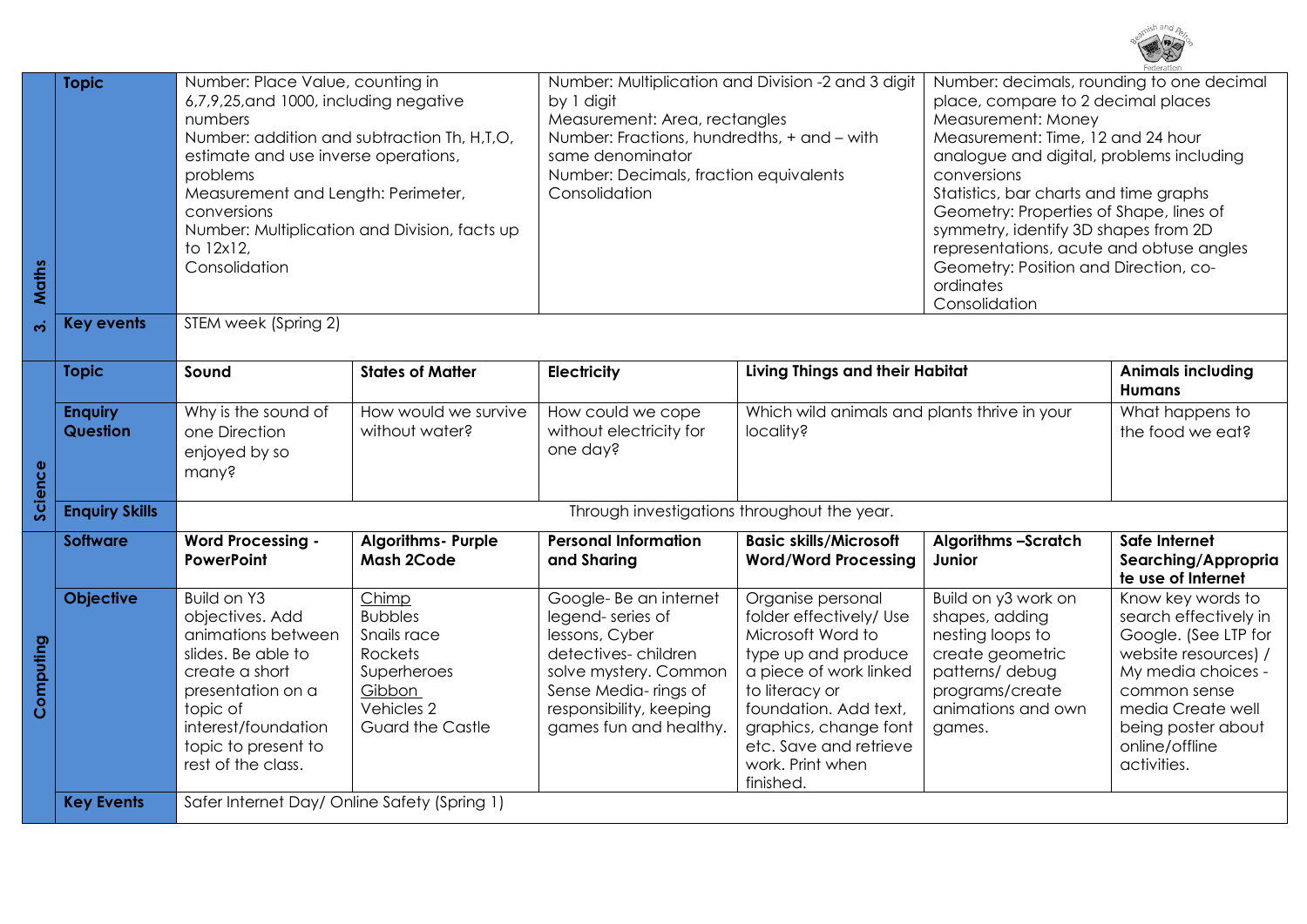

| History                   | <b>Enquiry</b><br><b>Question</b><br><b>Enquiry</b><br><b>Question</b> | Why do we remember the Ancient Greeks?<br>Ancient Greece - a study of Greek life and<br>achievements and their influence on the<br>Western World<br>What can we discover about Europe?<br>Places, features and people. |                                                                        | What were Ancient Romans doing in Durham?<br>The Roman Empire and its impact on Britain.<br>Local history*<br>Why does Italy shake and roar?<br>Bay of Naples. |                           | Were the Anglo Saxons really smashing? Who<br>were the early law makers?<br>Britain's settlement by Anglo-Saxons and<br>Scots<br>Local history*<br>Local fieldwork - school discretionary study.<br>Suggested focus: coasts. What happens |                                                                                                           |
|---------------------------|------------------------------------------------------------------------|------------------------------------------------------------------------------------------------------------------------------------------------------------------------------------------------------------------------|------------------------------------------------------------------------|----------------------------------------------------------------------------------------------------------------------------------------------------------------|---------------------------|-------------------------------------------------------------------------------------------------------------------------------------------------------------------------------------------------------------------------------------------|-----------------------------------------------------------------------------------------------------------|
| Geography                 |                                                                        | Focus: land use, key human and physical<br>features, and locations.                                                                                                                                                    |                                                                        | Focus: region in Europe, physical and human<br>characteristics, tectonics.<br>Compare to North East England.                                                   |                           | when the land meets the sea?                                                                                                                                                                                                              |                                                                                                           |
|                           | <b>Topic</b>                                                           |                                                                                                                                                                                                                        | <b>Textiles</b>                                                        | <b>Electrical systems</b>                                                                                                                                      |                           |                                                                                                                                                                                                                                           | <b>Cooking and</b><br><b>Nutrition</b>                                                                    |
|                           | <b>Objective</b>                                                       |                                                                                                                                                                                                                        | 2D shape to 3D<br>product                                              | Simple circuits and<br>switches                                                                                                                                |                           |                                                                                                                                                                                                                                           | Preparing a hot,<br>savoury dish -<br>cooked muffin tin<br>egg muffins (Ham,<br>tuna, cheese, veg<br>etc) |
| $\overline{a}$            |                                                                        | Design, make & evaluate & improve across all units<br>STEM week                                                                                                                                                        |                                                                        |                                                                                                                                                                |                           |                                                                                                                                                                                                                                           |                                                                                                           |
|                           | <b>Key Events</b><br><b>Topic</b>                                      | <b>Drawing</b>                                                                                                                                                                                                         | <b>Textiles</b>                                                        | Collage                                                                                                                                                        |                           | Painting                                                                                                                                                                                                                                  | <b>Digital Media</b>                                                                                      |
| $\ddot{\bar{\mathbf{x}}}$ | <b>Objective</b>                                                       | <b>Charles Rennie</b><br>Mackintosh and<br>Vivienne Westwood                                                                                                                                                           | (Link to DT) 2D to 3D<br>product                                       | Eric Joyner                                                                                                                                                    |                           | Frida Kahlo, L.S. Lowry<br>and Joan Miro.                                                                                                                                                                                                 | Combining digital<br>images.                                                                              |
|                           |                                                                        | Developing Ideas - ongoing across the year                                                                                                                                                                             |                                                                        |                                                                                                                                                                |                           |                                                                                                                                                                                                                                           |                                                                                                           |
|                           | <b>Key Events</b>                                                      | Art Week (Autumn 1) Study a chosen artist.                                                                                                                                                                             |                                                                        |                                                                                                                                                                |                           |                                                                                                                                                                                                                                           |                                                                                                           |
|                           | Area                                                                   | Composition                                                                                                                                                                                                            | <b>Listening and</b><br><b>Appreciating</b><br><b>History of music</b> | <b>Listening and</b><br><b>Appreciating</b><br><b>History of music</b>                                                                                         | Singing                   | Composition                                                                                                                                                                                                                               | Performing                                                                                                |
|                           | <b>Units</b>                                                           | Glockenspiel Stage 2                                                                                                                                                                                                   | Stop                                                                   | Mamma Mia                                                                                                                                                      | <b>Spring Performance</b> | Ukulele                                                                                                                                                                                                                                   | <b>Big Sing</b>                                                                                           |
| Music                     | <b>Key Events</b>                                                      | Year 4 performance - Spring 2                                                                                                                                                                                          |                                                                        |                                                                                                                                                                |                           |                                                                                                                                                                                                                                           |                                                                                                           |